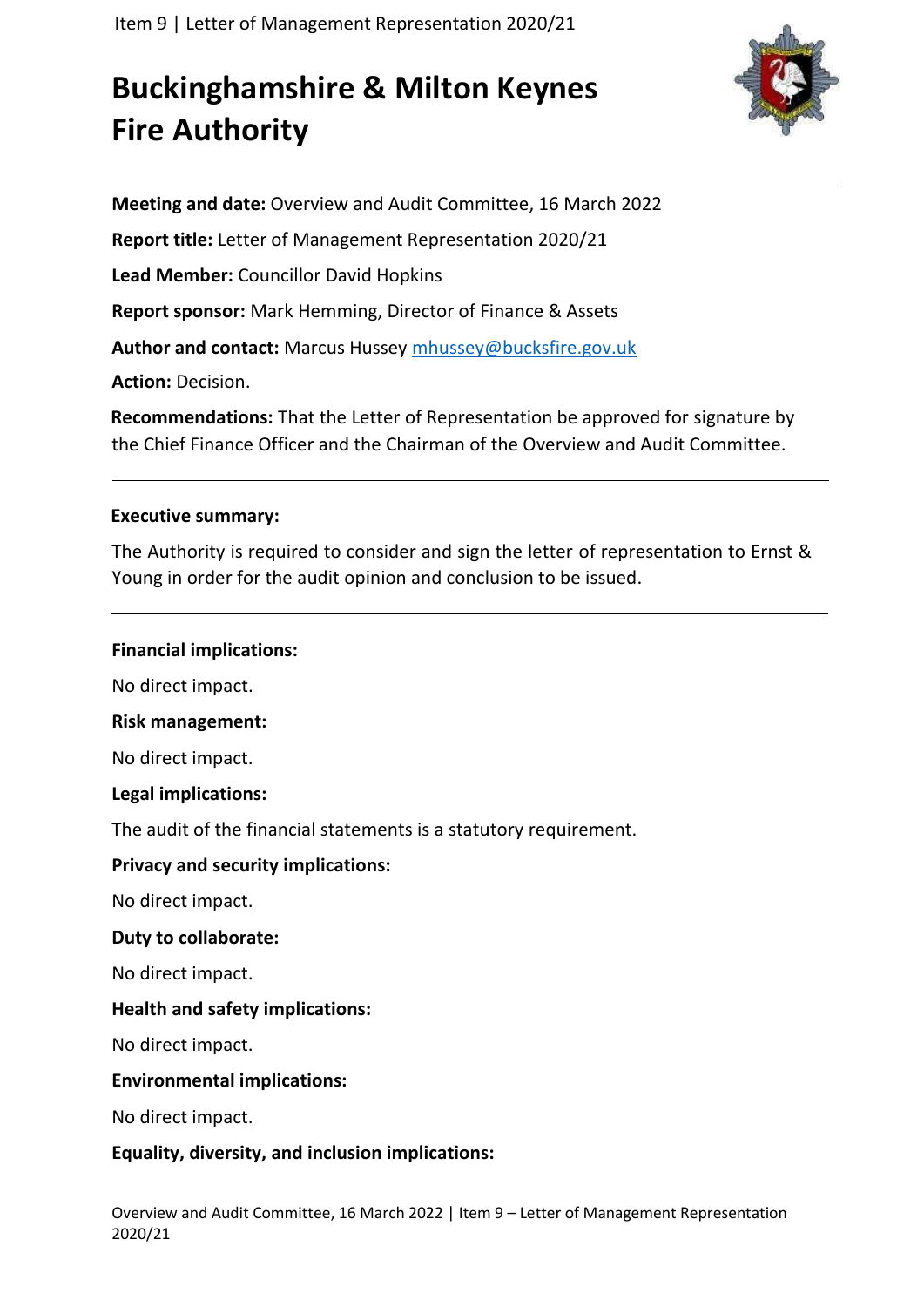No direct impact.

# **Consultation and communication:**

No direct impact.

# **Background papers:**

None

| <b>Appendix</b> | Title                                       | <b>Protective</b><br><b>Marking</b> |
|-----------------|---------------------------------------------|-------------------------------------|
|                 | Letter of Management Representation 2020/21 |                                     |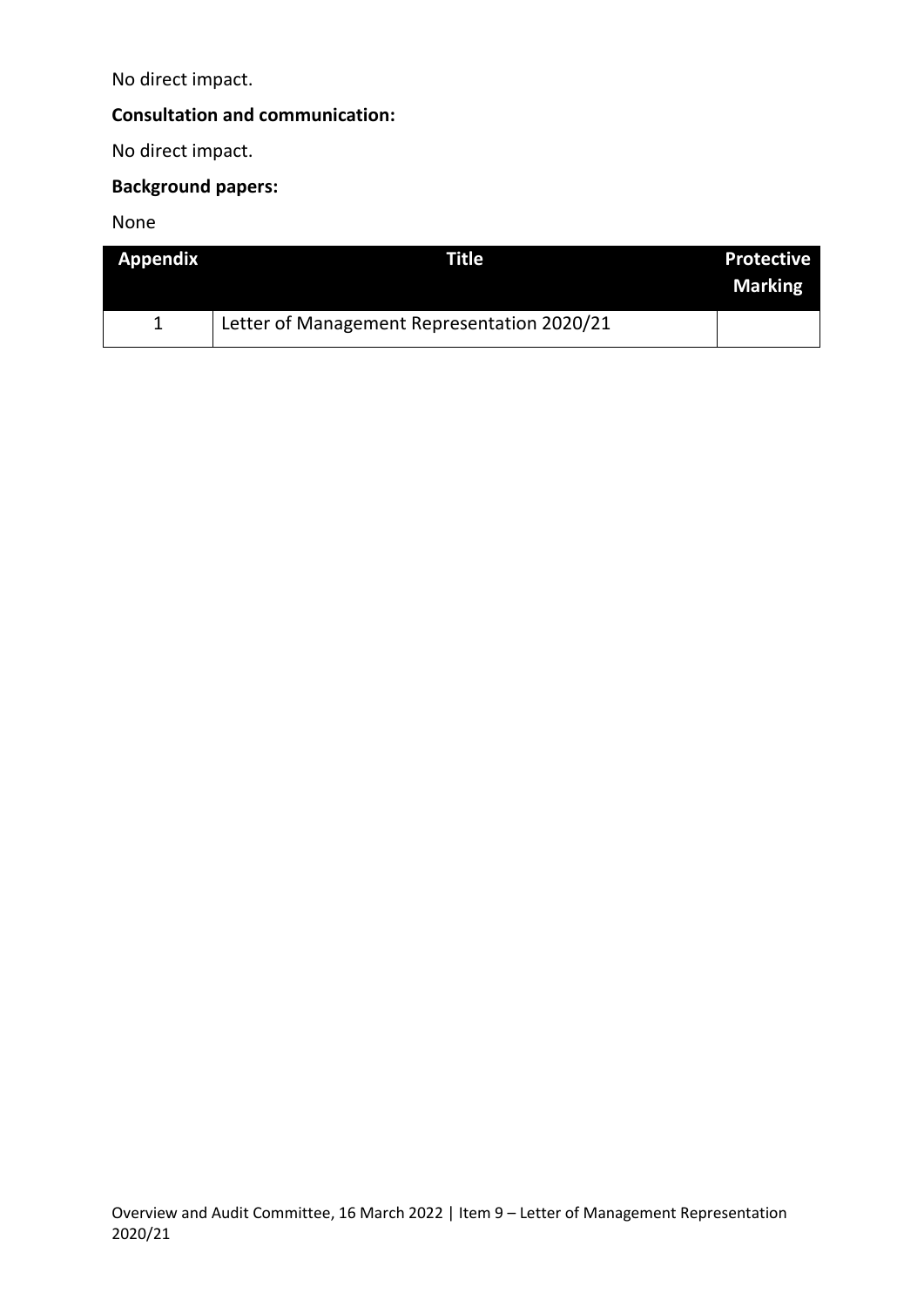

Neil Harris Ernst & Young 400 Capability Green Luton **Bedfordshire** LU1 3LU

Our ref: Enquiries to: Direct line: Date: Email:

Letter of Representation 2020/21 Mark Hemming 01296 744687 16 March 2022 mhemming@bucksfire.gov.uk

Dear Neil,

#### **Buckinghamshire & Milton Keynes Fire and Rescue Authority - Audit for the year ended 31 March 2021**

This letter of representations is provided in connection with your audit of the consolidated and [Authority] financial statements of Buckinghamshire and Milton Keynes Fire Authority ("the Authority") for the year ended 31 March 2021. We recognise that obtaining representations from us concerning the information contained in this letter is a significant procedure in enabling you to form an opinion as to whether the financial statements give a true and fair view of the Authority's financial position of Buckinghamshire and Milton Keynes Fire Authority as of 31 March 2021 and of its financial performance (or operations) and its cash flows for the year then ended in accordance with CIPFA LASAAC Code of Practice on Local Authority Accounting in the United Kingdom 2020/21.

We understand that the purpose of your audit of our financial statements is to express an opinion thereon and that your audit was conducted in accordance with International Standards on Auditing, which involves an examination of the accounting system, internal control and related data to the extent you considered necessary in the circumstances, and is not designed to identify - nor necessarily be expected to disclose - all fraud, shortages, errors and other irregularities, should any exist.

Accordingly, we make the following representations, which are true to the best of our knowledge and belief, having made such inquiries as we considered necessary for the purpose of appropriately informing ourselves:

#### **A. Financial Statements and Financial Records**

- 1. We have fulfilled our responsibilities, under the relevant statutory authorities, for the preparation of the financial statements in accordance with, the Accounts and Audit Regulations 2015 and CIPFA LASAAC Code of Practice on Local Authority Accounting in the United Kingdom 2020/21.
- 2. We acknowledge, as members of management of the Authority, our responsibility for the fair presentation of the financial statements. We believe the financial statements referred to above give a true and fair view of the financial position, financial performance (or results of operations) and cash flows of the Authority, the CIPFA LASAAC Code of Practice on Local Authority Accounting in the United Kingdom 2020/21, and are free of material misstatements, including omissions. We have approved the financial statements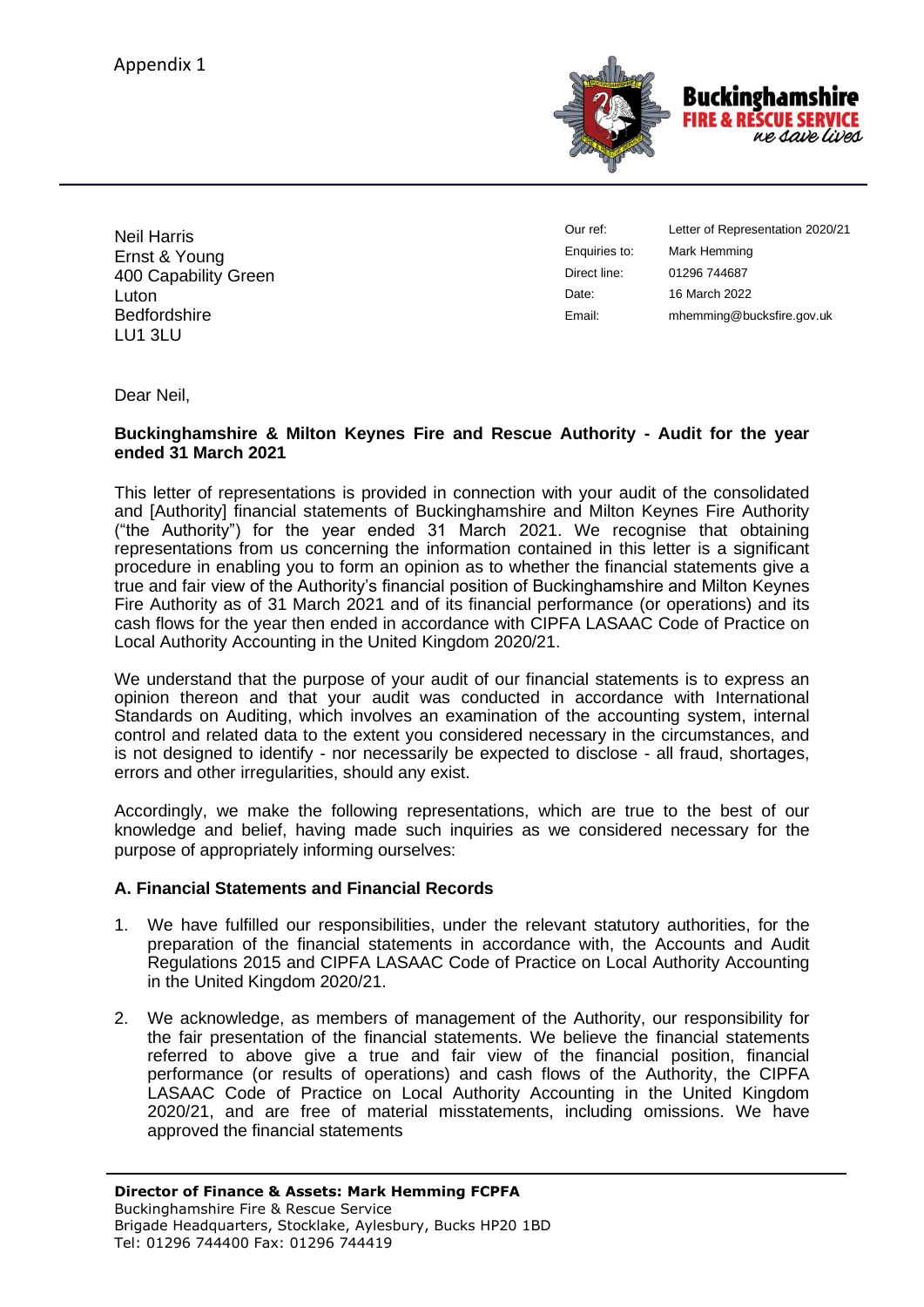

- 3. The significant accounting policies adopted in the preparation of the financial statements are appropriately described in the financial statements.
- 4. As members of management of the Authority, we believe that the have a system of internal controls adequate to enable the preparation of accurate financial statements in accordance with the CIPFA LASAAC Code of Practice on Local Authority Accounting in the United Kingdom 2020/21that are free from material misstatement, whether due to fraud or error. We have disclosed to you any significant changes in our processes, controls, policies and procedures that we have made to address the effects of the COVID-19 pandemic on our system of internal controls.
- 5. We believe that the effects of any unadjusted audit differences, summarised in the accompanying schedule, accumulated by you during the current audit and pertaining to the latest period presented are immaterial, both individually and in the aggregate, to the Authority financial statements taken as a whole. We have not corrected these differences identified and brought to our attention by the auditor because [specify reasons for not correcting misstatement].

#### **B. Non-compliance with law and regulations, including fraud**

- 1. We acknowledge that we are responsible for determining that the Authority's activities are conducted in accordance with laws and regulations and that we are responsible for identifying and addressing any noncompliance with applicable laws and regulations, including fraud.
- 2. We acknowledge that we are responsible for the design, implementation and maintenance of internal controls to prevent and detect fraud.
- 3. We have disclosed to you the results of our assessment of the risk that the financial statements may be materially misstated as a result of fraud.
- 4. We have no knowledge of any identified or suspected non-compliance with laws or regulations, including fraud that may have affected the Authority (regardless of the source or form and including without limitation, any allegations by "whistleblowers"), including non-compliance matters:
	- involving financial statements;
	- related to laws and regulations that have a direct effect on the determination of material amounts and disclosures in the consolidated or Authority's financial statements;
	- related to laws and regulations that have an indirect effect on amounts and disclosures in the financial statements, but compliance with which may be fundamental to the operations of the Authority's activities, its ability to continue to operate, or to avoid material penalties;
	- involving management, or employees who have significant roles in internal controls, or others; or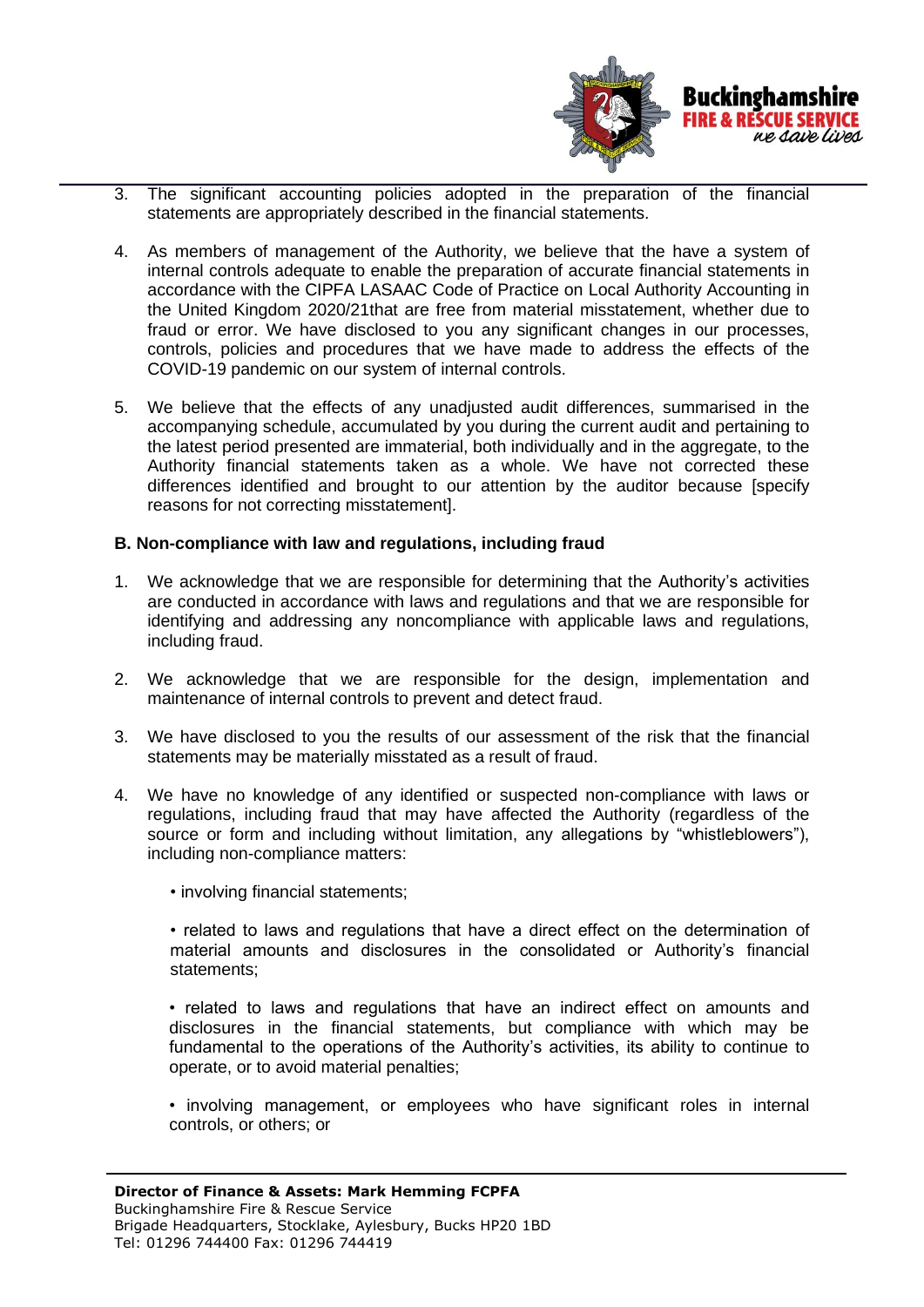

• in relation to any allegations of fraud, suspected fraud or other noncompliance with laws and regulations communicated by employees, former employees, analysts, regulators or others.

#### **C. Information Provided and Completeness of Information and Transactions**

1. We have provided you with:

• Access to all information of which we are aware that is relevant to the preparation of the financial statements such as records, documentation and other matters;

• Additional information that you have requested from us for the purpose of the audit; and

• Unrestricted access to persons within the entity from whom you determined it necessary to obtain audit evidence.

- 2. All material transactions have been recorded in the accounting records and all material transactions, events and conditions are reflected in the financial statements, including those related to the COVID-19 pandemic.
- 3. We have made available to you all minutes of the meetings of the Authority, the Executive Committee and the Overview and Audit Committee held through the year to the most recent meeting on the following date: [list date].
- 4. We confirm the completeness of information provided regarding the identification of related parties. We have disclosed to you the identity of the Authority's related parties and all related party relationships and transactions of which we are aware, including sales, purchases, loans, transfers of assets, liabilities and services, leasing arrangements, guarantees, non-monetary transactions and transactions for no consideration for the year ended, as well as related balances due to or from such parties at the year end. These transactions have been appropriately accounted for and disclosed in the financial statements.
- 5. We believe that the methods, significant assumptions and the data we used in making accounting estimates and related disclosures are appropriate and consistently applied to achieve recognition, measurement and disclosure that is in accordance with CIPFA LASAAC Code of Practice on Local Authority Accounting in the United Kingdom 2020/21.
- 6. We have disclosed to you, and the Authority has complied with, all aspects of contractual agreements that could have a material effect on the financial statements in the event of non-compliance, including all covenants, conditions or other requirements of all outstanding debt.
- 7. From 11 November 2020, the date of our last management representation letter, through the date of this letter we have disclosed to you any unauthorized access to our information technology systems that either occurred or to the best of our knowledge is reasonably likely to have occurred based on our investigation, including of reports submitted to us by third parties (including regulatory agencies, law enforcement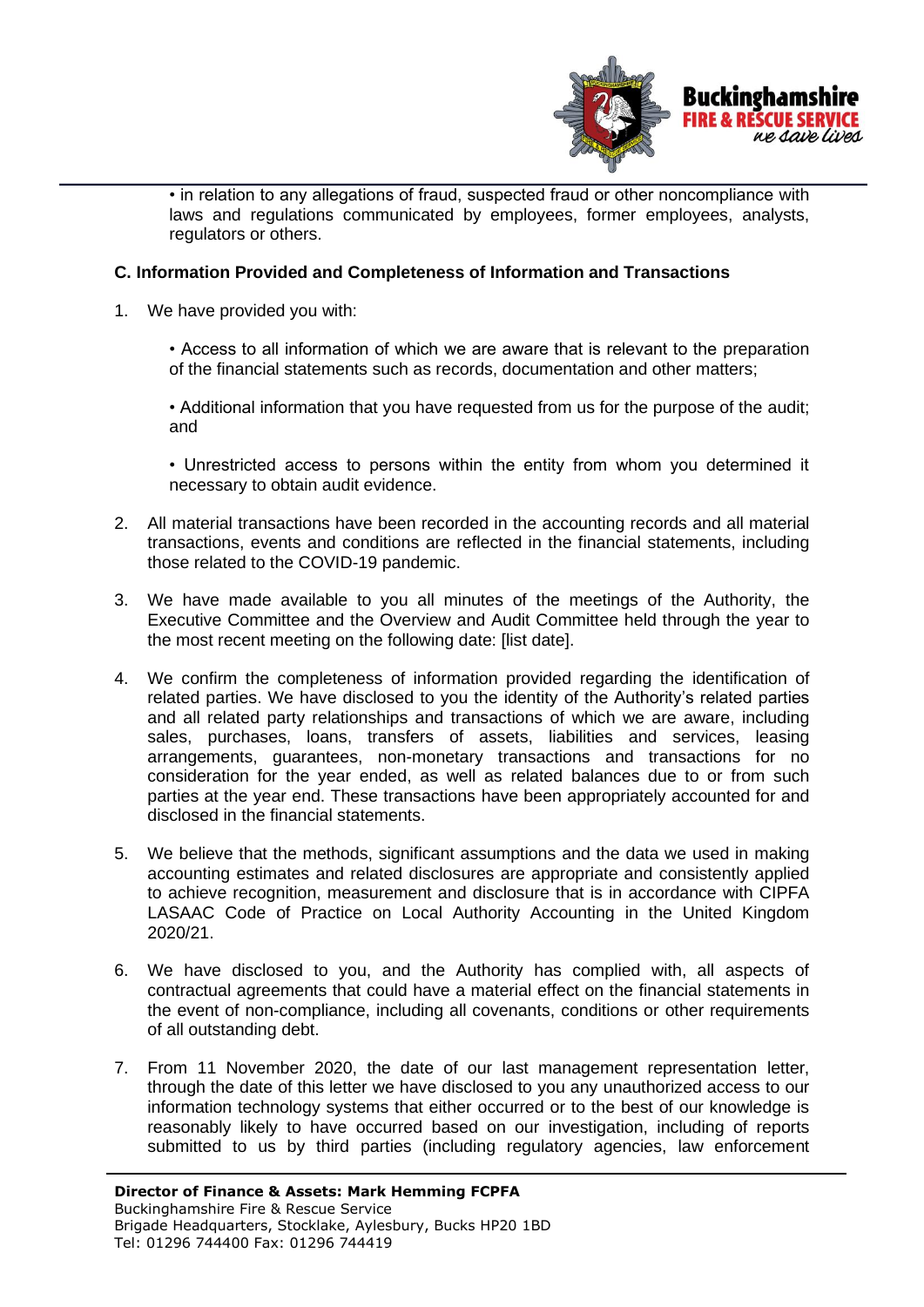

agencies and security consultants) , to the extent that such unauthorized access to our information technology systems is reasonably likely to have a material impact to the financial statements, in each case or in the aggregate.

#### **D. Liabilities and Contingencies**

- 1. All liabilities and contingencies, including those associated with guarantees, whether written or oral, have been disclosed to you and are appropriately reflected in the financial statements.
- 2. We have informed you of all outstanding and possible litigation and claims, whether or not they have been discussed with legal counsel.
- 3. We have recorded and/or disclosed, as appropriate, all liabilities related to litigation and claims, both actual and contingent.

#### **E. Going Concern**

1. The Statement of Accounting Policies in the financial statements discloses all the matters of which we are aware that are relevant to the Authority's ability to continue as a going concern, including significant conditions and events, our plans for future action, and the feasibility of those plans.

#### **F. Subsequent Events**

1. There have been no events, including events related to the COVID-19 pandemic, subsequent to year end which require adjustment of or disclosure in the financial statements or notes thereto.

#### **G. Other information**

- 1. We acknowledge our responsibility for the preparation of the other information. The other information comprises the narrative statement.
- 2. We confirm that the content contained within the other information is consistent with the financial statements.

#### **H. Ownership of Assets**

- 1. Except for assets recognised as right-of-use assets in accordance with IFRS 16 Leases, the Authority has satisfactory title to all assets appearing in the balance sheet, and there are no liens or encumbrances on the Authority's assets, nor has any asset been pledged as collateral. All assets to which the Authority has satisfactory title appear in the balance sheet.
- 2. All agreements and options to buy back assets previously sold have been properly recorded and adequately disclosed in the financial statements.
- 3. There are no formal or informal compensating balance arrangements with any of our cash and investment accounts.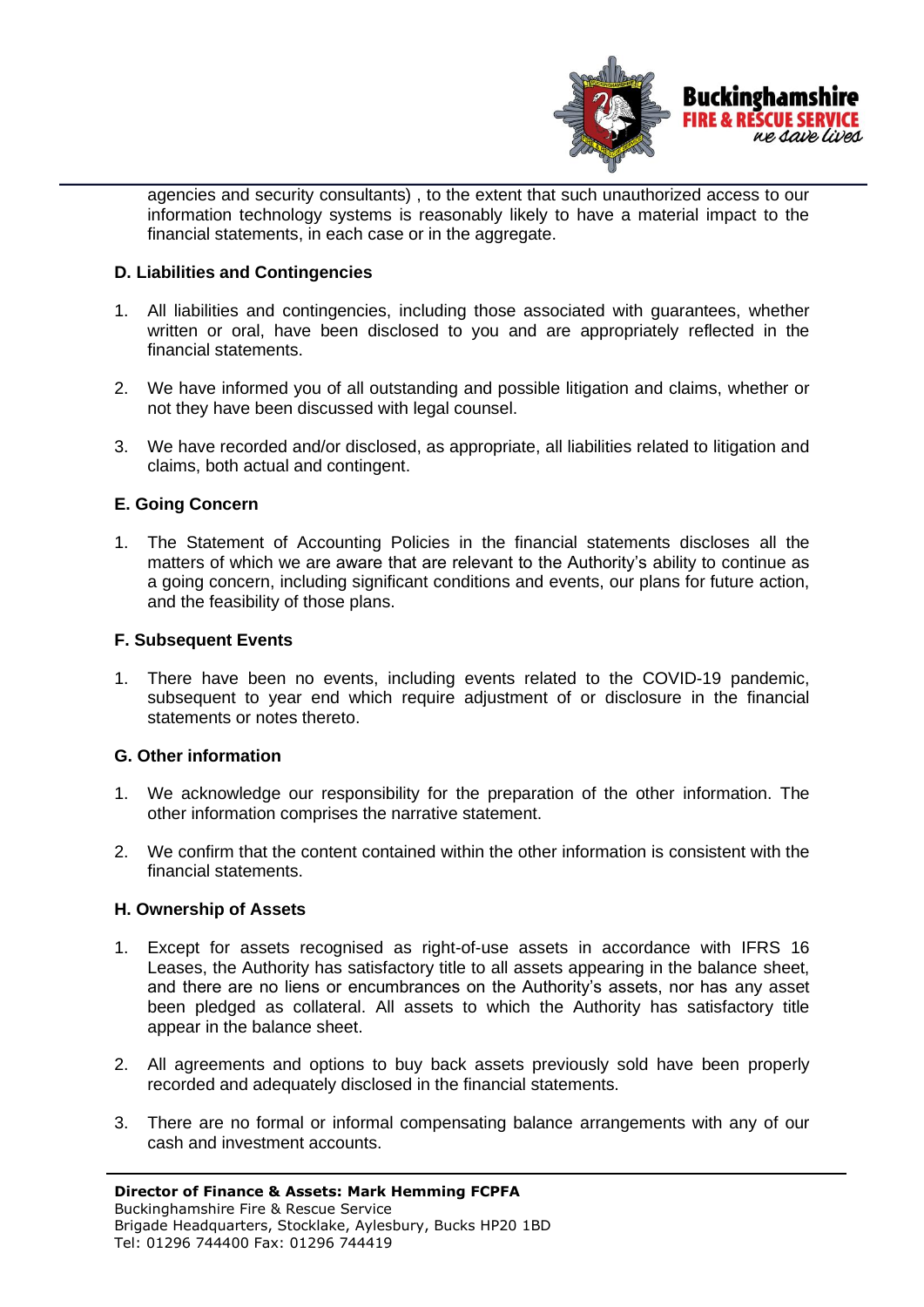

#### **I. Reserves**

1. We have properly recorded or disclosed in the Authority financial statements the useable and unusable reserves.

#### **J. Contingent Liabilities**

- 1. We are unaware of any violations or possible violations of laws or regulations the effects of which should be considered for disclosure in the financial statements or as the basis of recording a contingent loss (other than those disclosed or accrued in the financial statements).
- 2. We are unaware of any known or probable instances of non-compliance with the requirements of regulatory or governmental authorities, including their financial reporting requirements, and there have been no communications from regulatory agencies or government representatives concerning investigations or allegations of non-compliance, except for matters of routine, normal, recurring nature none of which involves any allegations of noncompliance with laws or regulations that should be considered for disclosure in the financial statements or as a basis for recording a loss contingency.

#### **K. Use of the Work of a Specialist**

1. We agree with the findings of the specialists that we engaged to evaluate the fair value of property, plant and equipment and the IAS19 actuarial valuations of pension liabilities and have adequately considered the qualifications of the specialists in determining the amounts and disclosures included in the financial statements and the underlying accounting records. We did not give or cause any instructions to be given to the specialists with respect to the values or amounts derived in an attempt to bias their work, and we are not otherwise aware of any matters that have had an effect on the independence or objectivity of the specialists.

#### **L. Pension Liability and PPE Estimates**

- 1. We confirm that the significant judgments made in making the pension liability and property, plant and equipment have taken into account all relevant information and the effects of the COVID-19 pandemic of which we are aware.
- 2. We believe that the selection or application of the methods, assumptions and data used by us have been consistently and appropriately applied or used in making the pension liability and property, plant and equipment estimates.
- 3. We confirm that the significant assumptions used in making the pension liability and property, plant and equipment estimates appropriately reflect our intent and ability to carry out the specific courses of action on behalf of the entity.
- 4. We confirm that the disclosures made in the financial statements with respect to the accounting estimates, including those describing estimation uncertainty and the effects of the COVID-19 pandemic, are complete and are reasonable in the context of CIPFA LASAAC Code of Practice on Local Authority Accounting in the United Kingdom